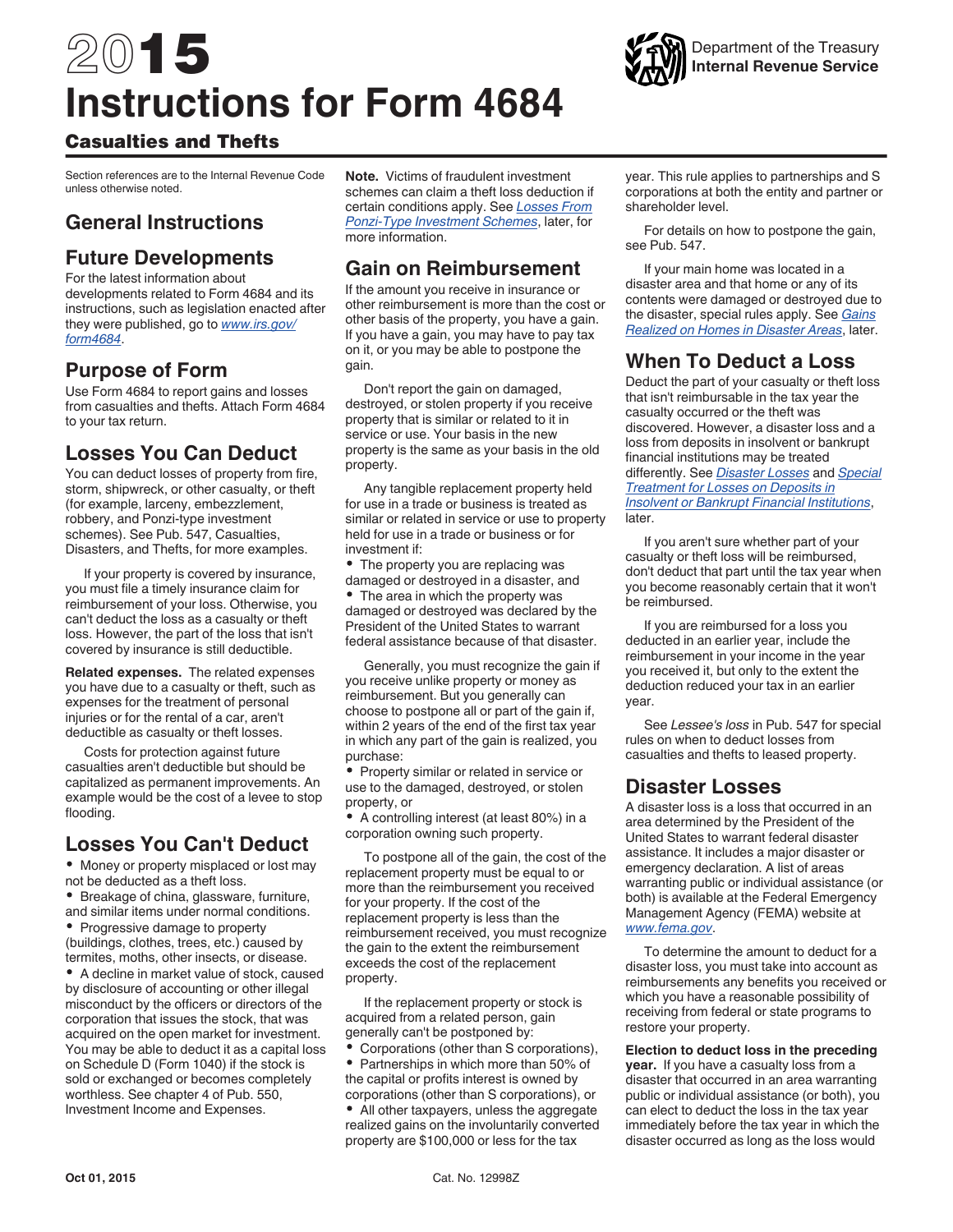<span id="page-1-0"></span>otherwise be allowed as a deduction in the tax year it occurred.

This election must be made by filing your return or amended return for the earlier year, and claiming your disaster loss on it, by the later of:

The due date for filing your original return (without extensions) for the tax year in which the disaster actually occurred, or

• The due date for filing your original return (including extensions) for the tax year immediately before the tax year in which the disaster actually occurred.

If you make this election, include a statement that you are making this election. Also specify the date(s) of the disaster and the city or town, county or parish, and state in which the damaged or destroyed property was located. The statement can be made on the return (for example, on line 1 or 19 of Form 4684) or on an attachment filed with the return.

**Home made unsafe by disaster.** If your home was located in a disaster area and your state or local government ordered you to tear it down or move it because it was no longer safe to use as a home due to the disaster, the resulting loss in value is treated as a disaster loss. The order for you to tear down or move the home must have been issued within 120 days after the area was officially declared a disaster area.

For purposes of figuring the disaster loss, use the value of your home before you moved it or tore it down as its fair market value after the casualty.

## **Gains Realized on Homes in Disaster Areas**

The following rules apply if your main home was located in an area declared by the President of the United States to warrant federal assistance as the result of a disaster, and the home or any of its contents were damaged or destroyed due to the disaster. These rules also apply to renters who receive insurance proceeds for damaged or destroyed property in a rented home that is their main home.

1. No gain is recognized on any insurance proceeds received for unscheduled personal property that was part of the contents of the home.

2. Any other insurance proceeds you receive for the home or its contents are treated as received for a single item of property, and any replacement property you purchase that is similar or related in service or use to the home or its contents is treated as similar or related in service or use to that single item of property. Therefore, you can choose to recognize gain only to the extent the insurance proceeds treated as received for that single item of property exceed the cost of the replacement property.

3. If you choose to postpone any gain from the receipt of insurance or other reimbursement for your main home or any of its contents, the period in which you must purchase replacement property is extended

until 4 years after the end of the first tax year in which any part of the gain is realized.

For details on how to postpone gain, see Pub. 547.

*Example.* Your main home and its contents were completely destroyed in 2015 by a tornado in a federally declared disaster area. In 2015, you received insurance proceeds of \$200,000 for the home, \$25,000 for unscheduled personal property in your home, \$5,000 for jewelry, and \$10,000 for a stamp collection. The jewelry and stamp collection were kept in your home and were scheduled property on your insurance policy. No gain is recognized on the \$25,000 you received for the unscheduled personal property. If you reinvest the remaining proceeds of \$215,000 in a replacement home, any type of replacement contents (whether scheduled or unscheduled), or both, you can elect to postpone any gain on your home, jewelry, or stamp collection. If you reinvest less than \$215,000, any gain is recognized only to the extent \$215,000 exceeds the amount you reinvest in a replacement home, any type of replacement contents (whether scheduled or unscheduled), or both. To postpone gain, you must purchase the replacement property before 2020. Your basis in the replacement property equals its cost decreased by the amount of any postponed gain.

# **Special Treatment for Losses on Deposits in Insolvent or Bankrupt Financial Institutions**

If you are an individual who incurred a loss from a deposit in a bank, credit union, or other financial institution because of the bankruptcy or insolvency of that institution and you can reasonably estimate your loss, you can elect to deduct the loss as:

A casualty loss to personal use property on Form 4684, or

An ordinary loss (miscellaneous itemized deduction) on Schedule A (Form 1040), Itemized Deductions, line 23, or Form 1040NR, Schedule A, Itemized Deductions, line 9. You can't elect the ordinary loss deduction if any part of the deposits related to the loss is federally insured. The maximum amount you can claim is \$20,000 (\$10,000 if you are married filing separately). Your deduction is reduced by any expected state insurance proceeds and is subject to the 2%-of-adjusted-gross-income (AGI) limit.

If you elect to deduct the estimated loss as a casualty loss or as an ordinary loss, you can't claim the same loss as a nonbusiness bad debt. If the estimated loss deducted is less than the actual loss, you can claim the difference as a nonbusiness bad debt for the year in which the final determination of the loss occurs. A nonbusiness bad debt is deducted on Schedule D (Form 1040), Capital Gains and Losses, as a short-term capital loss.

If you are a 1% or more owner or an officer of the financial institution, or are

related to any such owner or officer, you can't deduct the loss as a casualty loss or as an ordinary loss. See chapter 4 of Pub. 550 for the definition of "related."

If you elect to deduct the loss as a casualty loss or as an ordinary loss and you have more than one account in the same financial institution, you must include all your accounts. Once you make the election, you can't change it without permission from the IRS. See Notice 89-28, 1989-1 C.B. 667, for more details.

To elect to deduct the loss as a casualty loss, complete Form 4684 as follows: On line 1, enter the name of the financial institution and "Insolvent Financial Institution." Skip lines 2 through 9. Enter the amount of the loss on line 10, and complete the rest of Section A.

If, in a later year, you recover an amount you deducted as a loss, you may have to include in your income the amount recovered for that year. For details, see *Recoveries* in Pub. 525, Taxable and Nontaxable Income.

# **Damage From Corrosive Drywall**

Under a special procedure, you may be able to claim a casualty loss deduction for amounts you paid to repair damage to your home and household appliances that resulted from corrosive drywall. For details, see *Special Procedure for Damage From Corrosive Drywall* under *Casualty* in Pub. 547.

## **Specific Instructions**

## **Which Sections To Complete**

Use Section A to figure casualty or theft gains and losses for property that isn't used in a trade or business or for income-producing purposes. Also use Section A to figure casualty or theft losses and gains related to the portion of your home used for business if you used the simplified method to determine your deductible expenses for business use of your home.

Casualty or theft losses of personal use property are deductible only to the extent that the amount of the loss from each separate casualty or theft is more than \$100 and the total amount of all losses (as so reduced) during the year is more than 10% of your AGI (Form 1040, line 38, or Form 1040NR, line 37).

Use Section B to figure casualty or theft gains and losses for property that is used in a trade or business or for income-producing purposes.

If property is used partly in a trade or business and partly for personal purposes, such as a personal home with a rental unit, figure the personal part in Section A and the business part in Section B.

Use Section C to figure a theft loss deduction from a Ponzi-type investment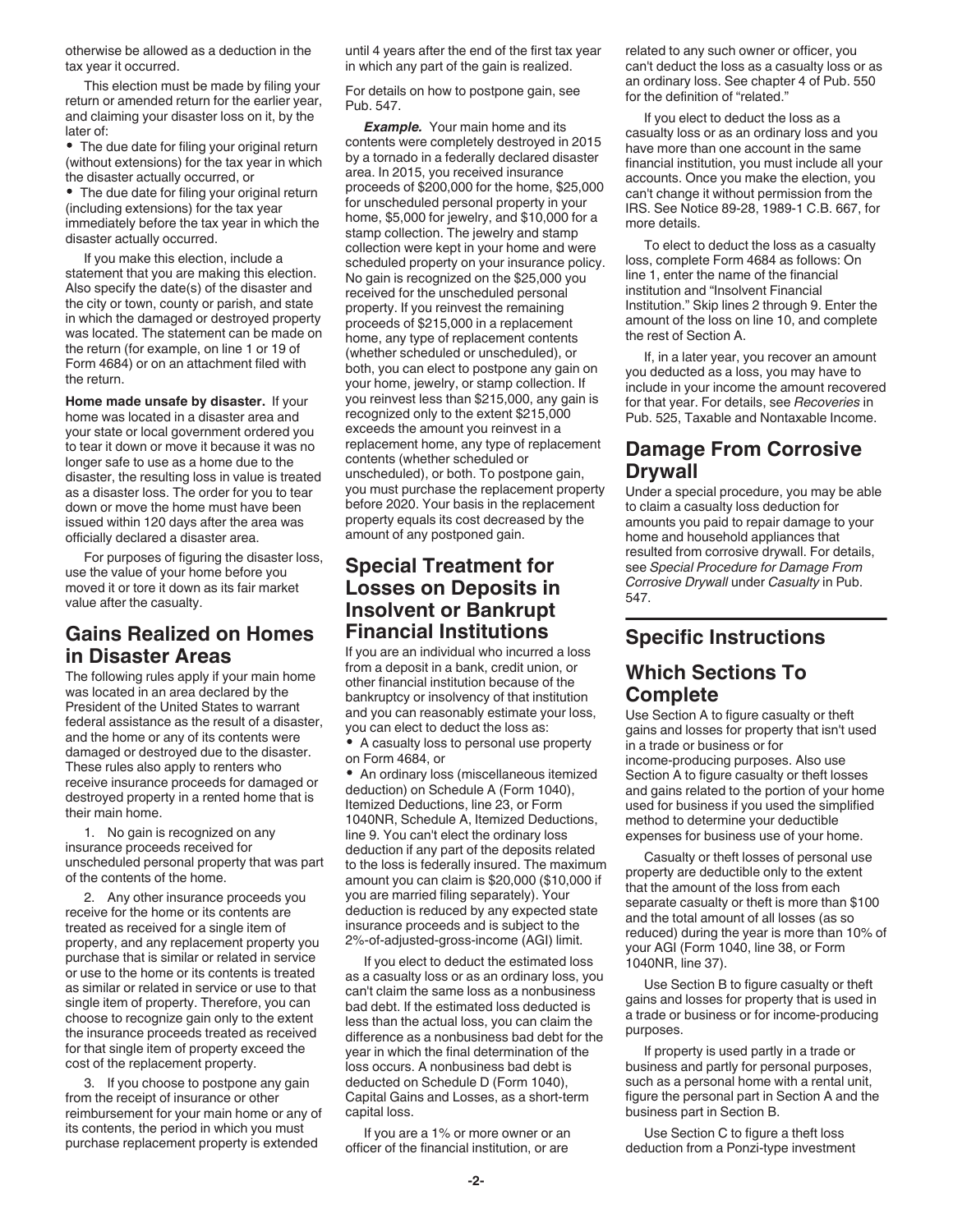<span id="page-2-0"></span>scheme if you qualify to use Revenue Procedure 2009-20, as modified by Revenue Procedure 2011-58, and choose to follow the procedures in the guidance. Section C of Form 4684 replaces Appendix A in Revenue Procedure 2009-20. You don't need to complete Appendix A. See *[Losses From](#page-3-0) [Ponzi-Type Investment Schemes](#page-3-0)*, later.

#### **Section A—Personal Use Property**

Use a separate column for lines 2 through 9 to show each item lost or damaged from a single casualty or theft described on line 1. If more than four items were lost or damaged, use additional sheets following the format of lines 1 through 9.

Use a separate Form 4684 through line 12 for each casualty or theft involving property not used in a trade or business or for income-producing purposes.

Don't include any loss previously deducted on an estate tax return.

If you are liable for casualty or theft losses to property you lease from someone else, see *Leased property* under *Figuring a Loss*  in Pub. 547.

#### **Line 1**

Describe the type of property (for example, furniture, jewelry, car, etc.).

If you are electing to deduct a disaster loss in the tax year immediately before the tax year in which the disaster occurred, see *[Disaster Losses](#page-0-0)* earlier for additional information you must provide. Include this information on line 1 or on an attached statement.

#### **Line 2**

Cost or other basis usually means original cost plus improvements. Subtract any postponed gain from the sale of a previous main home. Special rules apply to property received as a gift or inheritance. See *Basis Other Than Cost* in Pub. 551, Basis of Assets, for details. If you inherited the property from someone who died in 2010 and the executor of the decedent's estate made the election to file Form 8939, Allocation of Increase in Basis for Property Received From a Decedent, refer to the information provided by the executor or see Pub. 4895, Tax Treatment of Property Acquired From a Decedent Dying in 2010.

#### **Line 3**

Enter on this line the amount of insurance or other reimbursement you received or expect to receive for each property. Include your insurance coverage whether or not you are filing a claim for reimbursement. For example, your car worth \$2,000 is totally destroyed in a collision. You are insured with a \$500 deductible, but decide not to report it to your insurance company because you are afraid the insurance company will cancel

your policy. In this case, enter \$1,500 on this line.

If you expect to be reimbursed but haven't yet received payment, you must still enter the expected reimbursement from the loss. If, in a later tax year, you determine with reasonable certainty that you won't be reimbursed for all or part of the loss, you can deduct for that year the amount of the loss that isn't reimbursed.

**Types of reimbursements.** Insurance is the most common way to be reimbursed for a casualty or theft loss, but if:

• Part of a federal disaster loan is forgiven, the part you don't have to pay back is considered a reimbursement.

• The person who leases your property must make repairs or must repay you for any part of a loss, the repayment and the cost of the repairs are considered reimbursements.

A court awards you damages for a casualty or theft loss, the amount you are able to collect, minus lawyers' fees and other necessary expenses, is a reimbursement.

You accept repairs, restoration, or cleanup services provided by relief agencies, it is considered a reimbursement.

A bonding company pays you for a theft loss, the payment is also considered a reimbursement.

**Lump-sum reimbursement.** If you have a casualty or theft loss of several assets at the same time and you receive a lump-sum reimbursement, you must divide the amount you receive among the assets according to the fair market value of each asset at the time of the loss.

#### **Grants, gifts, and other payments.**

Grants and other payments you receive to help you after a casualty are considered reimbursements only if they must be used specifically to repair or replace your property. Such payments will reduce your casualty loss deduction. If there are no conditions on how you have to use the money you receive, it isn't a reimbursement.

**Use and occupancy insurance.** If insurance reimburses you for your loss of business income, it doesn't reduce your casualty or theft loss. The reimbursement is income, and is taxed in the same manner as your business income.

**Main home destroyed.** If you have a gain because your main home was destroyed, you generally can exclude the gain from your income as if you had sold or exchanged your home. You may be able to exclude up to \$250,000 of the gain (up to \$500,000 if married filing jointly). To exclude a gain, you generally must have owned and lived in the property as your main home for at least 2 years during the 5-year period ending on the date it was destroyed. For information on this exclusion, see Pub. 523, Selling Your Home.

If you exclude the gain and the entire gain is excludable, don't report the casualty on Form 4684. If the gain is more than you can exclude, reduce the insurance or other reimbursement by the amount of the

exclusion and enter the result on line 3. Attach a statement showing the full amount of insurance or other reimbursement and the amount of the exclusion. You may be able to postpone reporting the excess gain if you buy replacement property. See *[Gain on](#page-0-0)  [Reimbursement](#page-0-0)* and *[Gains Realized on](#page-1-0)  [Homes in Disaster Areas](#page-1-0)*, earlier.

#### **Line 4**

If you are entitled to an insurance payment or other reimbursement for any part of a casualty or theft loss but you choose not to file a claim for the loss, you can't realize a gain from that payment or reimbursement. Therefore, figure the gain on line 4 by subtracting your cost or other basis in the property (line 2) only from the amount of reimbursement you actually received. Enter the result on line 4, but don't enter less than zero.

If you filed a claim for reimbursement but didn't receive it until after the year of the casualty or theft, include the gain in your income in the year you received the reimbursement.

#### **Lines 5 and 6**

Fair market value (FMV) is the price at which the property would be sold between a willing buyer and a willing seller, each having knowledge of the relevant facts. The difference between the FMV immediately before the casualty or theft and the FMV immediately after represents the decrease in FMV because of the casualty or theft.

The FMV of property after a theft is zero if the property isn't recovered.

FMV is generally determined by a competent appraisal. The appraiser's knowledge of sales of comparable property about the same time as the casualty or theft, knowledge of your property before and after the occurrence, and the methods of determining FMV are important elements in proving your loss.

The appraised value of property immediately after the casualty must be adjusted (increased) for the effects of any general market decline that may occur at the same time as the casualty or theft. For example, the value of all nearby property may become depressed because it is in an area where such occurrences are commonplace. This general decline in market value isn't part of the property's decrease in FMV as a result of the casualty or theft.

Replacement cost or the cost of repairs isn't necessarily FMV. However, you may be able to use the cost of repairs to the damaged property as evidence of loss in value if:

- The repairs are actually made,
- The repairs are necessary to restore the property to the condition it was in immediately before the casualty,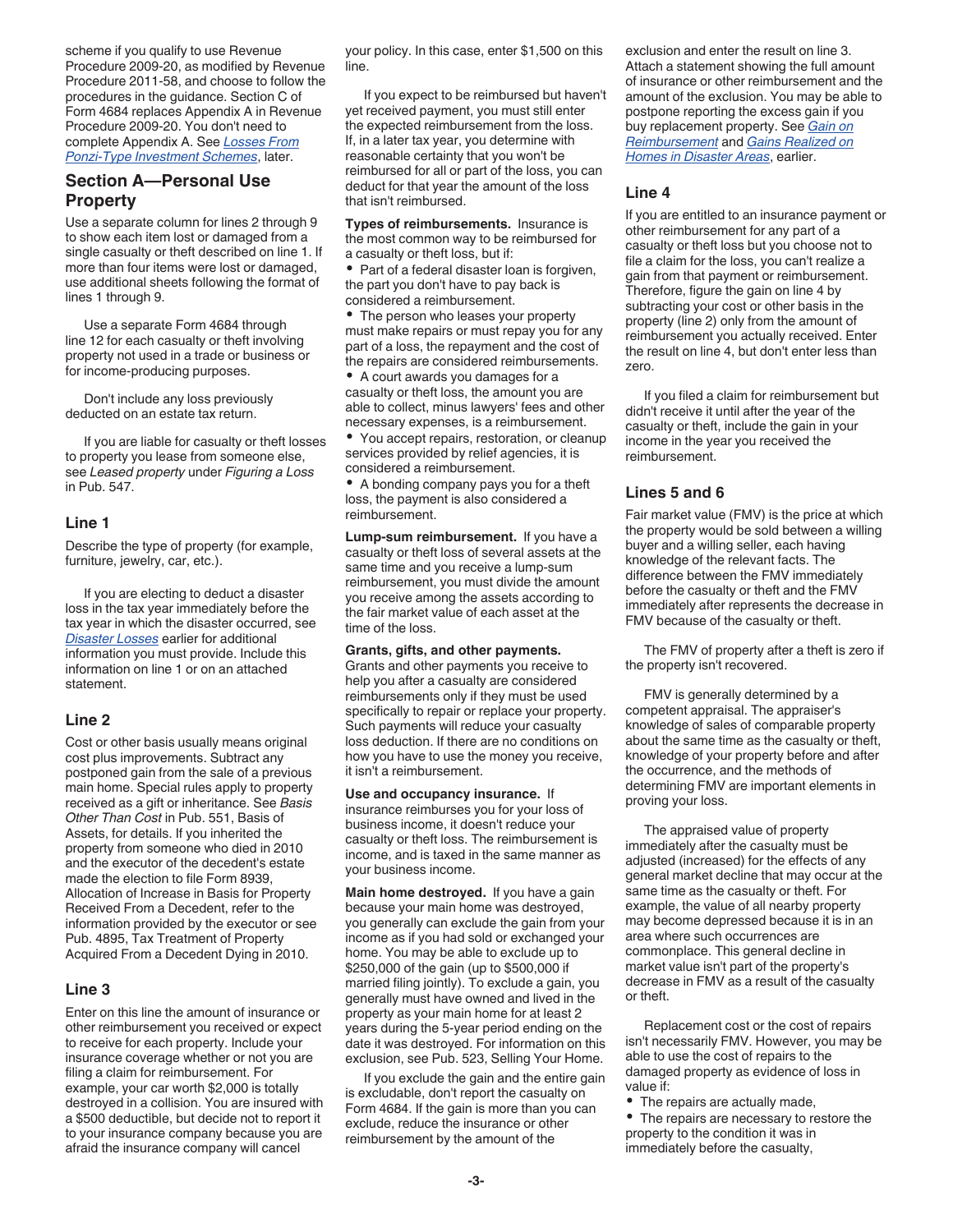<span id="page-3-0"></span>The amount spent for repairs isn't excessive,

The repairs only correct the damage caused by the casualty, and

The value of the property after the repairs isn't, as a result of the repairs, more than the value of the property immediately before the casualty.

To figure a casualty loss to real estate not used in a trade, business, or for income-producing purposes, measure the decrease in value of the property as a whole. All improvements, such as buildings, trees, and shrubs, are considered together as one item. Figure the loss separately for other items. For example, figure the loss separately for each piece of furniture.

#### **Line 15**

If line 14 is more than line 13:

Combine your short-term gains with your short-term losses and include the net short-term gain or (loss) on Schedule D (Form 1040), line 4. Estates and trusts include this amount on Schedule D (Form 1041), line 4.

Combine your long-term gains with your long-term losses and include the net long-term gain or (loss) on Schedule D (Form 1040), line 11. Estates and trusts include this amount on Schedule D (Form 1041), line 11.

The holding period for long-term gains and losses is more than 1 year. For short-term gains and losses, it is 1 year or less. To figure the holding period, begin counting on the day after you received the property and include the day the casualty or theft occurred.

Generally, if you inherit property, you are considered to have held the property for longer than 1 year, regardless of how long you actually held it. If you inherited property from someone who died in 2010 and the executor made the election to file Form 8939, refer to the information provided by the executor or see Pub. 4895 to determine your holding period.

#### **Line 17**

Estates and trusts figure AGI in the same way as individuals, except that the costs of administration are allowed in figuring AGI.

## **Section B—Business and Income-Producing Property**

Use a separate column of Part I, lines 20 through 27, to show each item lost or damaged from a single casualty or theft described on line 19. If more than four items were lost or damaged, use additional sheets following the format of Part I, lines 19 through 27.

Use a separate Form 4684, Section B, Part I, for each casualty or theft involving property used in a trade or business or for income-producing purposes. Use one

Section B, Part II, to combine all Sections B, Part I.

For details on the treatment of casualties or thefts to business or income-producing property, including rules on the loss of inventory through casualty or theft, see *Figuring a Loss* in Pub. 547.

#### **Home Used for Business or Rented Out**

If you had a casualty or theft loss involving a home you used for business or rented out, your deductible loss may be limited. First, complete Form 4684, Section B, lines 19 through 26. If the loss involved a home used for a business for which you are filing Schedule C (Form 1040), Profit or Loss From Business, figure your deductible casualty or theft loss on Form 8829, Expenses for Business Use of Your Home (if you are using Form 8829). Enter on Form 4684, line 27, the deductible loss from Form 8829, line 34, and "See Form 8829" above line 27. For a home you rented out or used for a business for which you aren't filing Schedule C (Form 1040), see section 280A(c)(5) to figure your deductible loss. Attach a statement showing your computation of the deductible loss, enter that amount on line 27 and "See attached statement" above line 27.

If you used the simplified method to determine your deductible expenses for business use of your home for 2015, figure the casualty or theft loss for the home office in Section A instead of on Form 8829 and Section B.

#### **Property Used in a Passive Activity**

A gain or loss from a casualty or theft of property used in a passive activity isn't taken into account in determining the loss from a passive activity unless losses similar in cause and severity recur regularly in the activity. See Form 8582, Passive Activity Loss Limitations, and its instructions for details.

## **Losses From Ponzi-Type Investment Schemes**

The IRS has issued the following guidance to assist taxpayers who are victims of losses from Ponzi-type investment schemes.

• Revenue Ruling 2009-9, 2009-14 I.R.B. 735 (available at *[www.irs.gov/irb/](http://www.irs.gov/irb/2009-14_IRB/ar07.html) [2009-14\\_IRB/ar07.html](http://www.irs.gov/irb/2009-14_IRB/ar07.html)*).

 Revenue Procedure 2009-20, 2009-14 I.R.B. 749 (available at *[www.irs.gov/irb/](http://www.irs.gov/irb/2009-14_IRB/ar11.html) [2009-14\\_IRB/ar11.html](http://www.irs.gov/irb/2009-14_IRB/ar11.html)*).

Revenue Procedure 2011-58, 2011-50 I.R.B. 849 (available at *[www.irs.gov/irb/](http://www.irs.gov/irb/2011-50_IRB/ar11.html) [2011-50\\_IRB/ar11.html](http://www.irs.gov/irb/2011-50_IRB/ar11.html)*).

If you qualify to use Revenue Procedure 2009-20, as modified by Revenue Procedure 2011-58, and choose to follow the procedures in the guidance, first fill out Section C to determine the amount to enter on Section B, line 28. Skip lines 19 to 27. Section C of Form 4684 replaces Appendix

A in Revenue Procedure 2009-20. You don't need to complete Appendix A.

For more information, see the instructions for [Section C](#page-4-0) later and the above revenue ruling and revenue procedures.

If you choose not to use the procedures in Revenue Procedure 2009-20, you may claim your theft loss by filling out Section B, lines 19 to 39, as appropriate.

## **Section 179 Property of a Partnership or S Corporation**

Partnerships (other than electing large partnerships) and S corporations that have a casualty or theft involving property for which the section 179 expense deduction was previously claimed and passed through to the partners or shareholders must not use Form 4684 to report the transaction. Instead, see the Instructions for Form 4797 for details on how to report it. Partners and S corporation shareholders who receive a Schedule K-1 reporting such a transaction should see the Instructions for Form 4797 for details on how to figure the amount to enter on Form 4684, line 20.

#### **Line 19**

If you are claiming a loss from a fraudulent investment arrangement and you are **not**  filling out Section C, you must enter the name, Taxpayer Identification Number (if known), and address (if known) of the individual or entity that conducted the fraudulent arrangement. Complete the rest of Section B, Part I.

If you are electing to deduct a disaster loss in the tax year immediately before the tax year in which the disaster occurred, see *[Disaster Losses](#page-0-0)* earlier for additional information you must provide. Include this information on line 19 or on an attached statement.

#### **Line 20**

Cost or adjusted basis usually means original cost plus improvements, minus depreciation allowed or allowable (including any section 179 expense deduction), amortization, depletion, etc. Special rules apply to property received as a gift or inheritance. See *Basis Other Than Cost* in Pub. 551 for details. If you inherited the property from someone who died in 2010 and the executor of the decedent's estate made the election to file Form 8939, refer to the information provided by the executor or see Pub. 4895.

#### **Line 21**

See the instructions for [line 3.](#page-2-0)

#### **Line 22**

See the instructions for [line 4.](#page-2-0)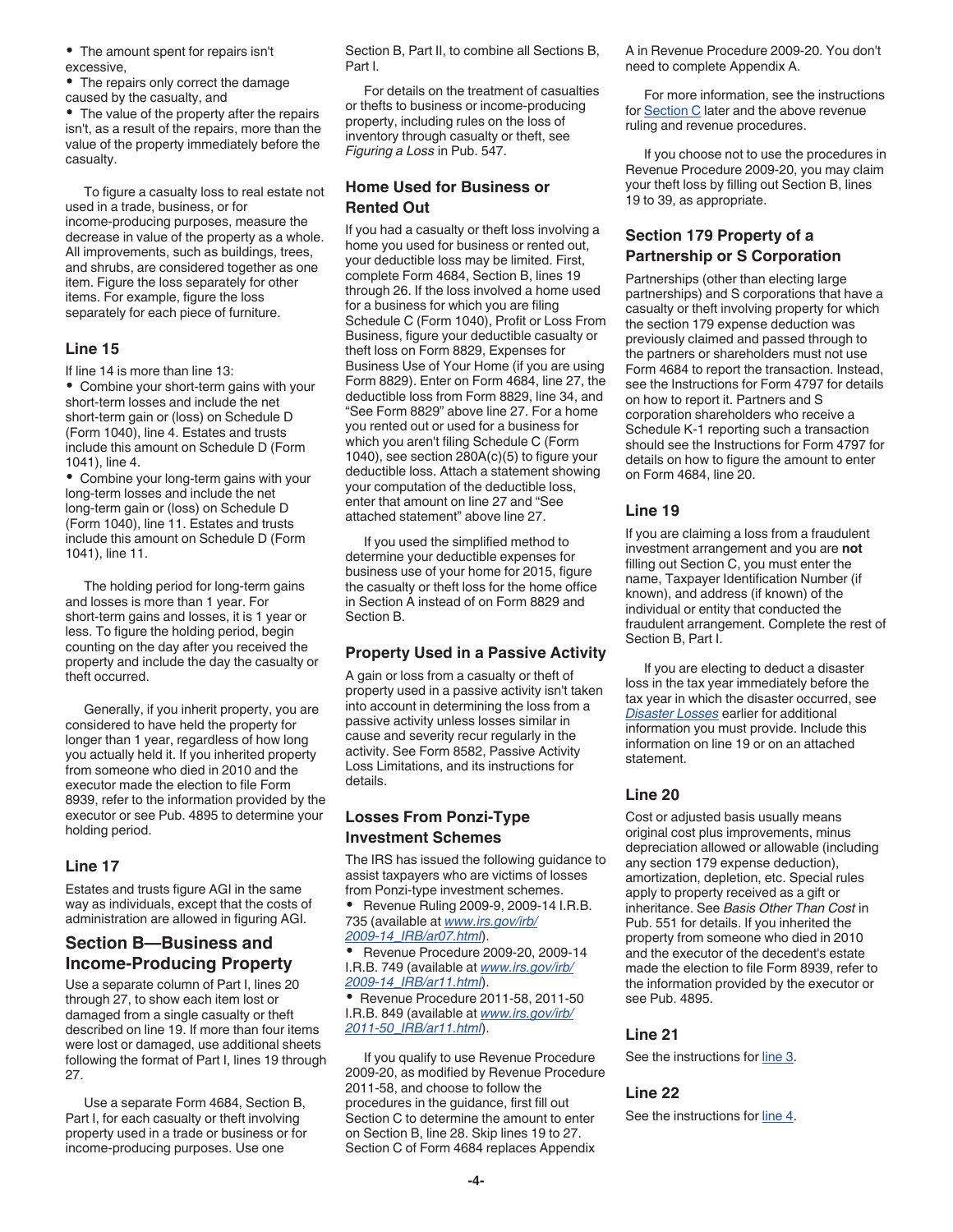#### <span id="page-4-0"></span>**Lines 23 and 24**

See the instructions for [lines 5 and 6](#page-2-0) for details on determining FMV.

**Loss on each item figured separately.** 

Unlike a casualty loss to personal use real estate, in which all improvements are considered one item, a casualty loss to business or income-producing property must be figured separately for each item. For example, if casualty damage occurs to both a building and to trees on the same piece of real estate, measure the loss separately for the building and for the trees.

#### **Line 28**

If the amount on line 28 includes losses on property held 1 year or less, and losses on property held for more than 1 year, you must allocate the amount between lines 29 and 34 according to how long you held each property. Enter on line 29 all gains and losses on property held 1 year or less. Enter on line 34 all gains and losses on property held more than 1 year, except as provided in the instructions for line 33.

If you are claiming a theft loss from a Ponzi-type investment scheme and are following the procedures in Revenue Procedure 2009-20, 2009-14 I.R.B. 749, enter on line 28 the amount from Section C, line 51. Don't complete Section B, lines 19 to 27 of Form 4684 for that loss. You must fill out Section B, Part II.

## **Part II, Column (a)**

On lines 29 and 34, use a separate line to identify each casualty or theft. If you have more than two casualties or thefts, attach an additional sheet following the format of lines 29 and 34.

**Example.** Ishmael is claiming two casualty losses for his business property. One loss is due to a fire in July and the other loss is due to a hurricane in October. He fills out one Section B, Part I for the fire and another separate Section B, Part I for the hurricane. He held the property for one year or less. He fills out only one Section B, Part II, to summarize the two losses he is claiming. On line 29, he enters "Fire" on the first line and "Hurricane" on the second line.



*arrangement.*

*If you are claiming a theft loss from a Ponzi-type investment scheme, enter the name of the individual or entity that conducted the fraudulent* 

**Part II, Column (b)(i)**

Enter the part of line 28 from trade, business, rental, or royalty property (other than property you used in performing services as an employee).

## **Part II, Column (b)(ii)**

Enter the part of line 28 from income-producing property and from

property you used in performing services as an employee. Income-producing property is property held for investment, such as stocks, notes, bonds, gold, silver, vacant lots, and works of art.

## **Part II, Column (c)**

On line 29, enter the part of line 22 that is from property held for one year or less.

On line 34, enter the part of line 22 that is from property held for more than one year.

#### **Line 30**

Include in the total any amounts from the additional sheet you attached because you had more than two casualties or thefts on line 29.

#### **Line 31**

If Form 4797, Sales of Business Property, isn't otherwise required, enter the amount from this line on page 1 of your tax return, on the line identified as from Form 4797. Next to that line, enter "Form 4684."

## **Line 32**

Estates and trusts, enter on the "Other deductions" line of your tax return. Partnerships (except electing large partnerships), enter on Form 1065, Schedule K, line 13d. Electing large partnerships, enter on Form 1065-B, Part II, line 11. S corporations, enter on Form 1120S, Schedule K, line 12d. Next to that line, enter "Form 4684."

#### **Line 33**

If you had a casualty or theft gain from certain trade, business, or income-producing property held more than 1 year, you may have to recapture part or all of the gain as ordinary income. See the instructions for Form 4797, Part III, for more information on the types of property subject to recapture. If recapture applies, complete Form 4797, Part III, and this line, instead of Form 4684, line 34.

#### **Line 35**

Include in the total any amounts from the additional sheet you attached because you had more than two casualties or thefts.

#### **Line 38a**

Taxpayers, other than partnerships and S corporations, if Form 4797 isn't otherwise required, enter the amount from this line on page 1 of your tax return, on the line identified as from Form 4797. Next to that line, enter "Form 4684."

## **Section C—Theft Loss Deduction for Ponzi-Type Investment Scheme Using the Procedures in Revenue Procedure 2009-20**

Fill out Section C if you claim a theft loss deduction for a Ponzi-type investment scheme and you meet **both** of the following conditions.

You qualify to use Revenue Procedure 2009-20, as modified by Revenue Procedure 2011-58.

You choose to follow the procedures in the guidance.

If you meet both conditions, fill out Section C in lieu of Appendix A in Revenue Procedure 2009-20.

For more information about claiming a theft loss deduction from a Ponzi-type investment scheme, see the following guidance.

Revenue Ruling 2009-9, 2009-14 I.R.B. 735 (available at *[www.irs.gov/irb/](http://www.irs.gov/irb/2009-14_IRB/ar07.html) [2009-14\\_IRB/ar07/html](http://www.irs.gov/irb/2009-14_IRB/ar07.html)*).

Revenue Procedure 2009-20, 2009-14 I.R.B. 749 (available at *[www.irs.gov/irb/](http://www.irs.gov/irb/2009-14_IRB/ar11.html) [2009-14\\_IRB/ar11.html](http://www.irs.gov/irb/2009-14_IRB/ar11.html)*).

 $\bullet$ Revenue Procedure 2011-58, 2011-50 I.R.B. 849 (available at *[www.irs.gov/irb/](http://www.irs.gov/irb/2011-50_IRB/ar11.html) [2011-50\\_IRB/ar11.html](http://www.irs.gov/irb/2011-50_IRB/ar11.html)*).

*Don't fill out Section C if you don't qualify to use the procedures in*  **Revenue Procedure 2009-20, as** *Revenue Procedure 2009-20, as modified by Revenue Procedure 2011-58, or you don't choose to follow them. Instead, go to the instructions for Section B.*

#### **Line 40**

Enter the initial amount of cash or basis of property that you invested in the investment arrangement. Don't include any of the following on this line, line 41, or line 42.

Amounts borrowed from the responsible group and invested in the specified fraudulent arrangement, to the extent the borrowed amounts weren't repaid at the time the theft was discovered.

Amounts such as fees that were paid to the responsible group and deducted for federal income tax purposes.

Amounts reported to you (the qualified investor) as taxable income that weren't included in gross income on the investor's federal income tax returns.

Cash or property that you (the qualified investor) invested in a fund or other entity (separate from you (the qualified investor) for federal income tax purposes) that invested in a specified fraudulent arrangement.

For definitions of responsible group, specified fraudulent arrangement, and qualified investor, see Section 4 of Revenue Procedure 2009-20.